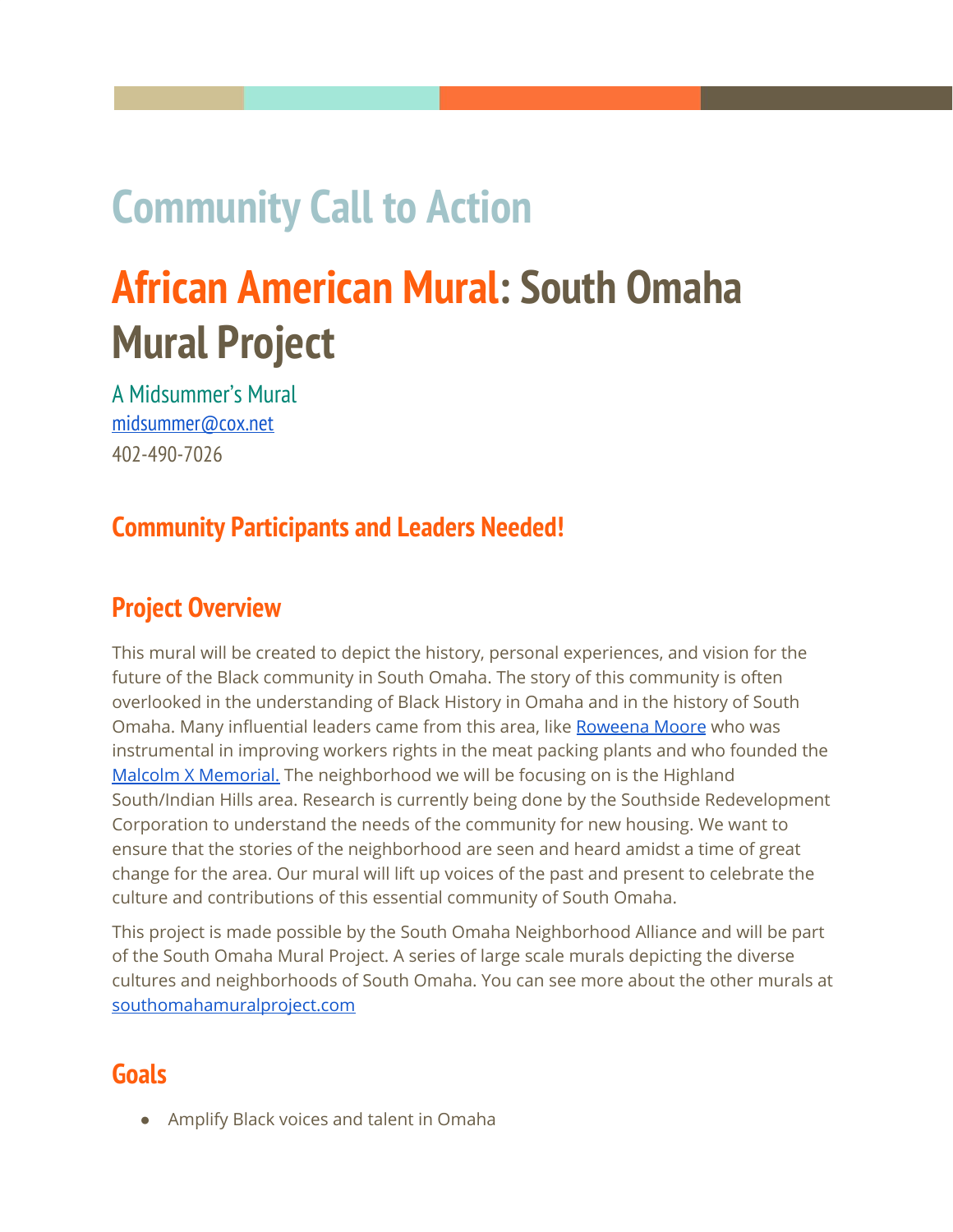- Create a public space for this story to be seen and represented
- Create a beautiful and deeply meaningful work of art
- Have public discourse about the history and experiences of the community
- Imagine what the future of the neighborhood looks like, with redevelopment on the horizon
- Be invitational to what is needed and wanted by the community
- Use experimental mural creation techniques
- Maintain safe Covid-19 practices

## **Committed Artists**

#### Barber <http://barberpaintspeople.com/>

Lead Designer- in charge of the direction of the visual design and overall content and message of the final mural.

South Omaha Mural Project Team <https://www.amidsummersmural.com/who-we-are/>

Rebecca Harrison, Richard Harrison, Hugo Zamorano, and Jair Rodriguez- present to provide technical support, strategic planning, and facilitation of many aspects of the project

## **Artists Needed:**

- 5 Contributing Artists- brought in to provide multidisciplinary modes of expression to the workshops and contribute to the content and direction of the final mural.
- 5 Apprentice Artists- Paid to learn and assist with the design, installation, and completion of the mural

Call for Artists Information can be found at [southomahamuralproject.com](http://southomahamuralproject.com/)

Please share with any artists you think would be interested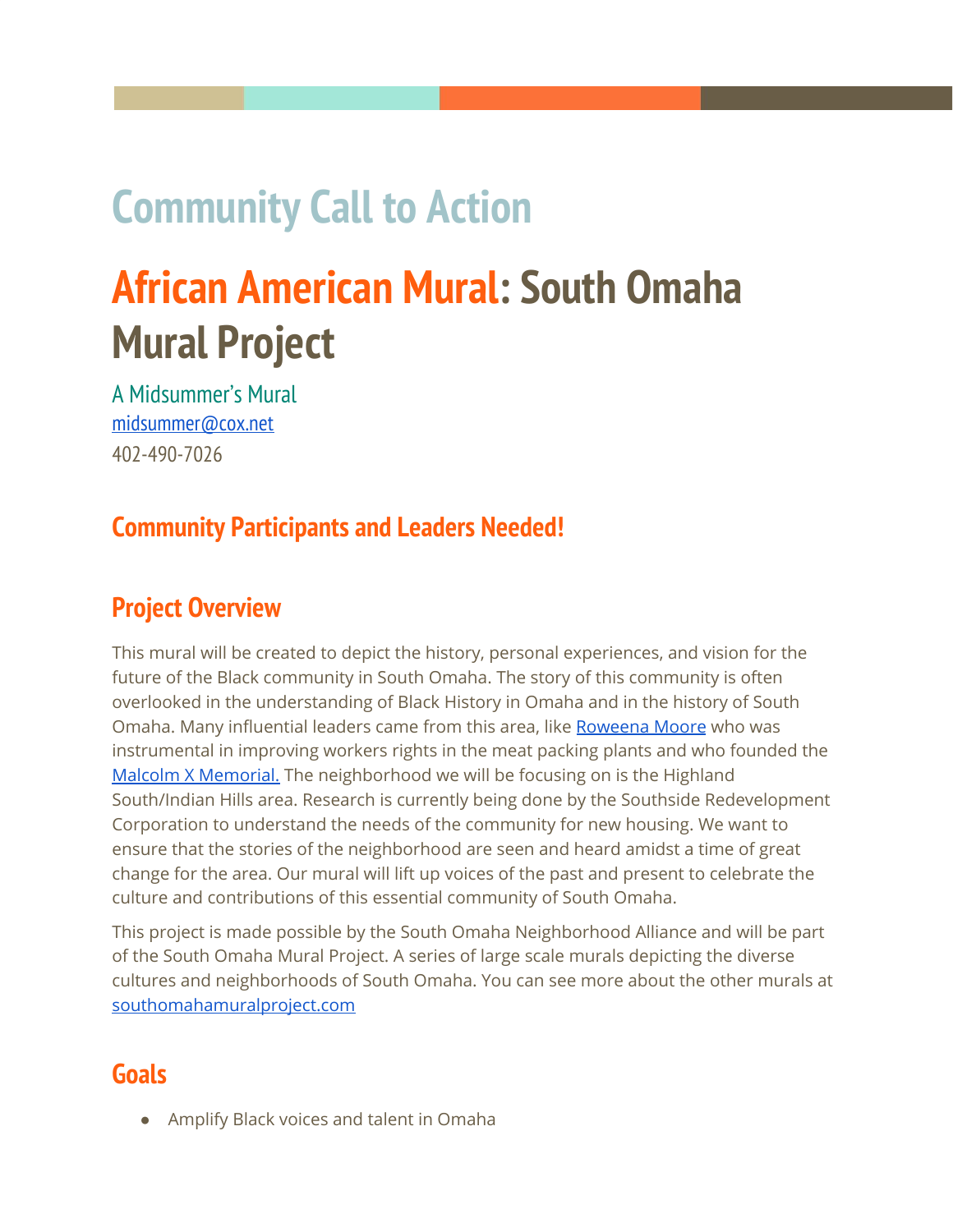### **Community Participants and Leaders Needed!**

To accomplish this model we will need to have strong community partners. There will need to be a host from each block to help spread the news of each event and invite their neighbors personally to attend. It will be essential for the success of the project if there advocates from the neighborhood are personally invested in the project. Hosts will be asked to have a short informational session with the artists before the workshop to get all the details on how the event will unfold. Please read the details of the process below to get a better understanding of what the workshops will be like.

**If you live in the Highland South/Indian Hills Neighborhoods and are interested in hosting a design workshop on your block or at your church please contact Rebecca Harrison at 402-871-1017 or email rebecca.midsummer@gmail.com**

### **Details of the Process**

Phase 1 Summer/Fall 2020: Conducting the design and painting workshops

Phase 2

Spring/Summer 2021: Design and Installation of the final mural

Due to some restrictions and setbacks, we have reimagined our previous mural making models. Instead of meeting indoors at public gathering places in large numbers, we will be doing targeted small outdoor workshops. We will be able to accomplish this by using our TELAporter, a van equipped with mural workspaces that can be set up quickly in a parking lot or driveway. We will paint on Polytab, a versatile mural fabric, that can be painted offsite and then installed onto a wall at a later date. This will be helpful in that we still have a few walls to choose from for the ideal placement of the mural. These workshops will be led by the lead designer and contributing artists. The lead designer will be in charge of providing context for the scope of the larger mural project, leading discussions, providing hands on guidance, and digesting the dialogue. Five contributing artists will be brought in for two workshops each. Their role will be to lead exercises that speak to their interests. For instance, a poet could lead a writing workshop before the painting exercise, or a dancer could get people moving their bodies and then responding to that in paint. Supporting Artists from the South Omaha Mural team will assist with set up and facilitation of the mural painting process. Workshops will target a small block radius with less than 10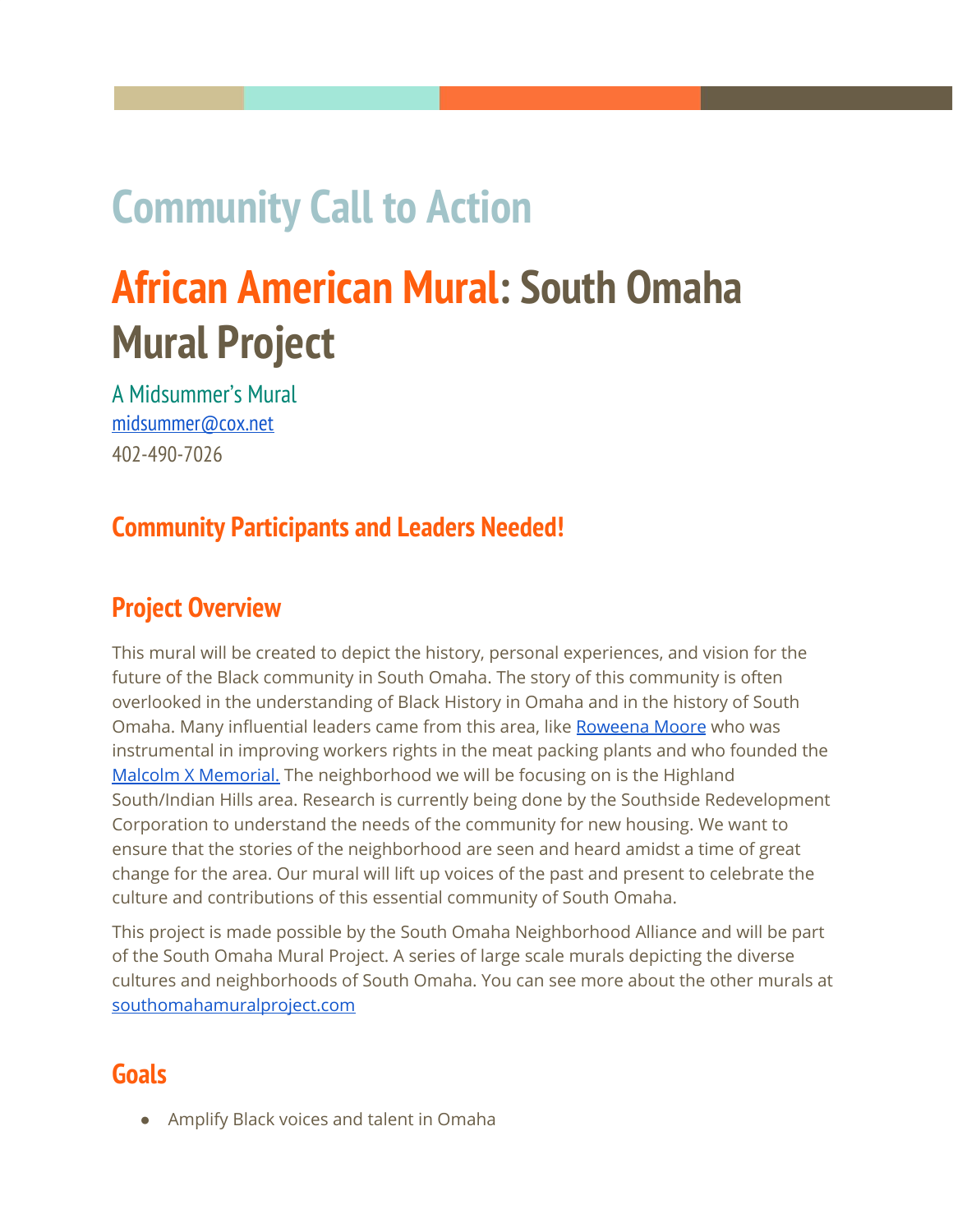neighbors participating at each event. We will have gloves and masks available to all participants.

Within a 3 hour window we will do the following

- Set up the mural van and play music to encourage people to come out and join the workshop. 15 min
- Give an introduction to the broad and focused context of the project. 15 min.
- The assistant artist will lead an exercise with a prompt that encourages people to think about content for the mural 45 min
- The lead artist will lead a discussion about mural design and content. 15 min
- The participants will then work to design and paint their own section of the mural. 1 hour 30 min.

With this model, each workshop will be a different experience with different media, artists, and discourse. Each event will also produce a different swatch of the mural, we will only use a small range of colors at each event. At the end of all the workshops, we will have swatches of different hues to pull from to create the larger mural design. The lead designer will use these swatches as parts of a collage to create the final design. Before the pieces are cut up to create the large mural, we will find a way to showcase them as individual pieces. Whether they be displayed outdoors in public, projected on a wall, hung in an art gallery, or simply as a portfolio online, we will make sure to highlight the work on its own before it becomes integrated into the larger work.

To design the final imagery, the lead artist will gather all of the context and ideas discussed at the workshops. They will create a design that speaks to their personal artistic sensibilities as well as the stories and dreams of the community. Public comment will be welcomed on the design through online formats and in person visits to the neighborhoods.

Once the design is approved, the mural team will cut the swatches to match the design and apply the final design onto a wall using Gel Medium to create a permanent installation. All of the elements of the mural will have been painted by the community and the final composition will be informed by all of the conversation and input. It will be an inclusive and unique way of accomplishing a community built mural project.

## **The TELAporter**

"Tela" meaning "canvas" in Italian and "cloth" in Spanish, the *TELA*porter will bring our studio out to the streets. With a retractable easel and mixing table, the van will be able to unfold into a fully functional workshop in minutes.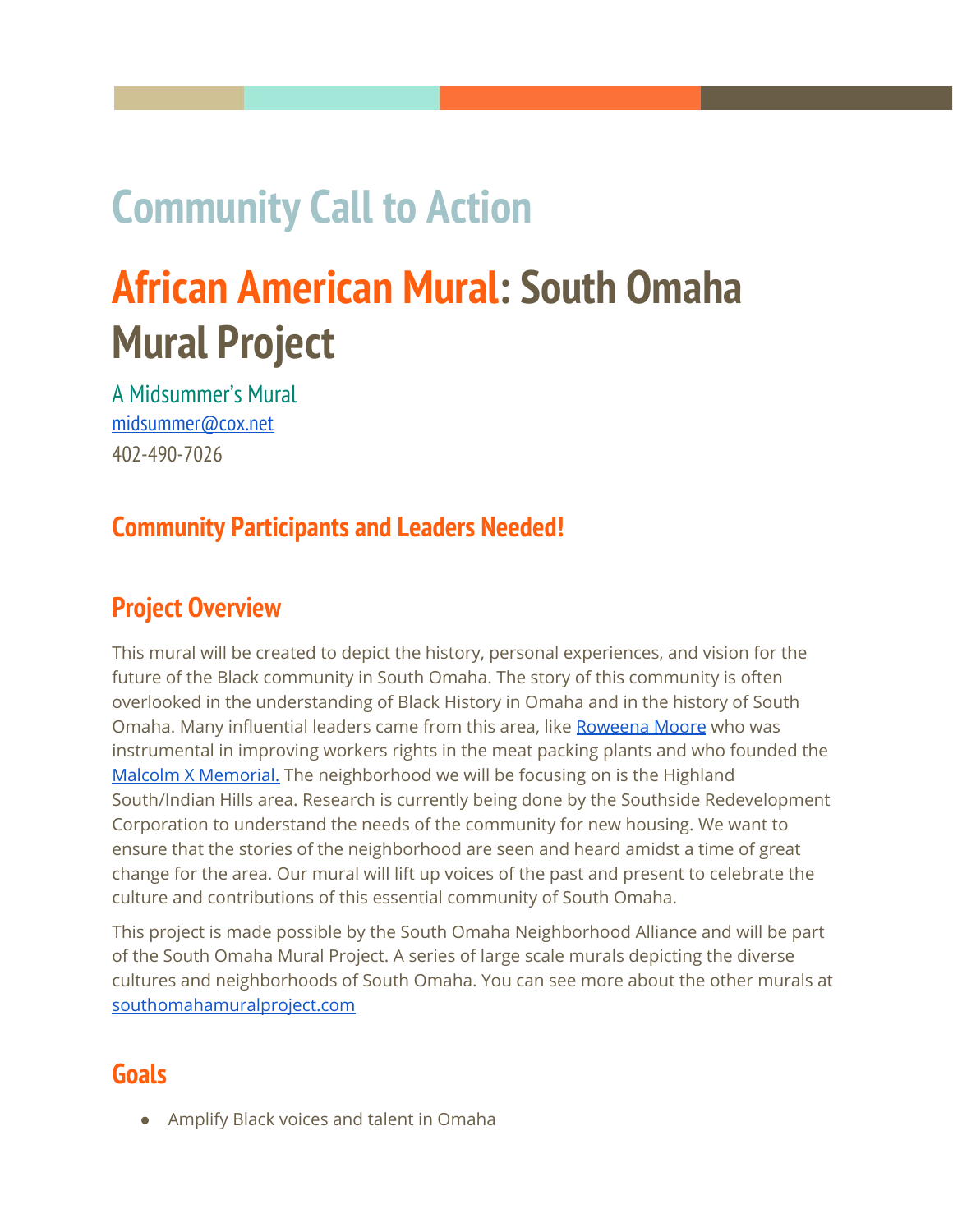



## **Phase 1 Timeline**

| Description           | Approx Date | Duration (hours) |
|-----------------------|-------------|------------------|
| <b>Artist Meeting</b> | 8/08/20     | 2 Online         |